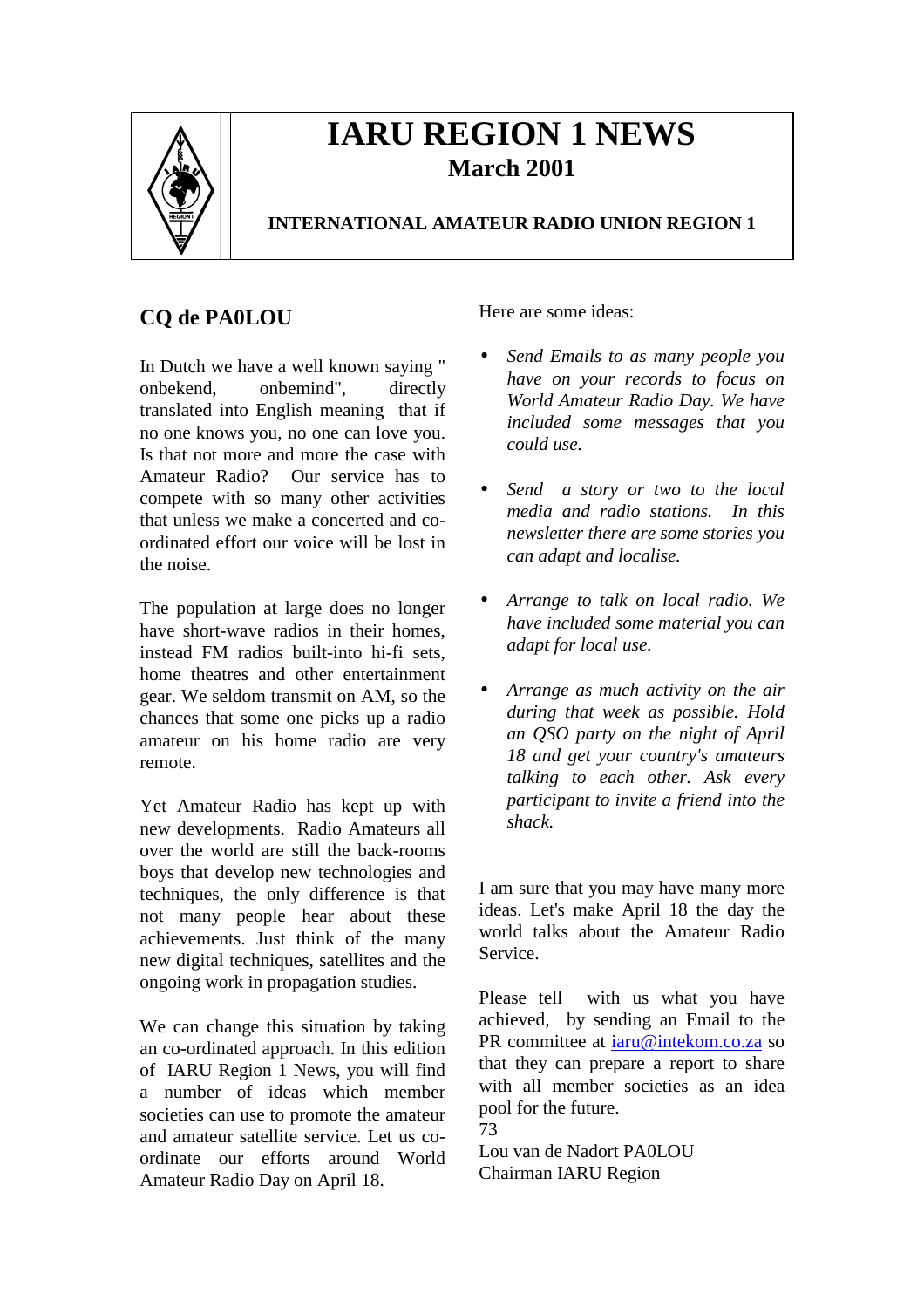# **MEMBER SOCIETY NEWS**

### **NEW BOARD ARRSM**

At the General Assembly of A.R.R.S.M. (San Marino Republic) held in February 2001, the following Executive Board as elected for the next two years.

*President and IARU Liaison Officer* Julian Giacomoni T77J re-elected

*Vice President* Tony Ceccoli T77C re-elected

**Secretary** John Cecchetti T77CD elected

*Treasurer* Silvio Conti T77CS re-elected

web site <http://inthenet.sm/arrsm> e-mail [ggiacomoni@omniway.sm](mailto:ggiacomoni@omniway.sm)

Visit the San Marino Conference Website: [www.inthenet.sm/arrsm](http://www.inthenet.sm/arrsm)

The Email address for the conference organisers is: [iaruconference@inthenet.sm](mailto:iaruconference@inthenet.sm)

### **DARC LAKE CONSTANCE CONVENTION**

The German Amateur Radio Society (Deutscher Amateur Radio-Club e.V) will be holding its fifty second Lake Constance Convention in conjunction with the HAM RADIO International Amateur Radio Convention from Friday 29 June to Sunday 1 July 2001 in Friedrichshafen on Lake Constance.

. DARC have been able to obtain a special discount at the hotel and can offer you a room at 170.00 DM single or 240.00 DM double per night including breakfast. All

reservations should be made through DARC.

The official opening of the convention will take place on Friday 29 June 2001 at 10:00.

The Informal International Meeting for representatives of IARU member societies will be held Saturday 30 June at 9:30.

As usual DARC will hold a cocktailreception at the SEEHOTEL on Friday 30 June in the

To reserve accommodation please return the enclosed form by 20 May at the latest to: Deutscher Amateur-Radio-Club e.V. HAM RADIO 2001 Lindenallee 4 D – 34225 Baunatal

Name: …………………………………

Callsign: ……………………………….

Organisation/Society:

…………………………………………………… Address:

I / we will be attending HAM RADIO 2001 Please reserve the following accommodation at my/our expense: ………. Double room at DM 240,00 per night

………. Single room at DM 170,00 per night

| Date of Arrival:<br>Date of departure: |
|----------------------------------------|
|                                        |
|                                        |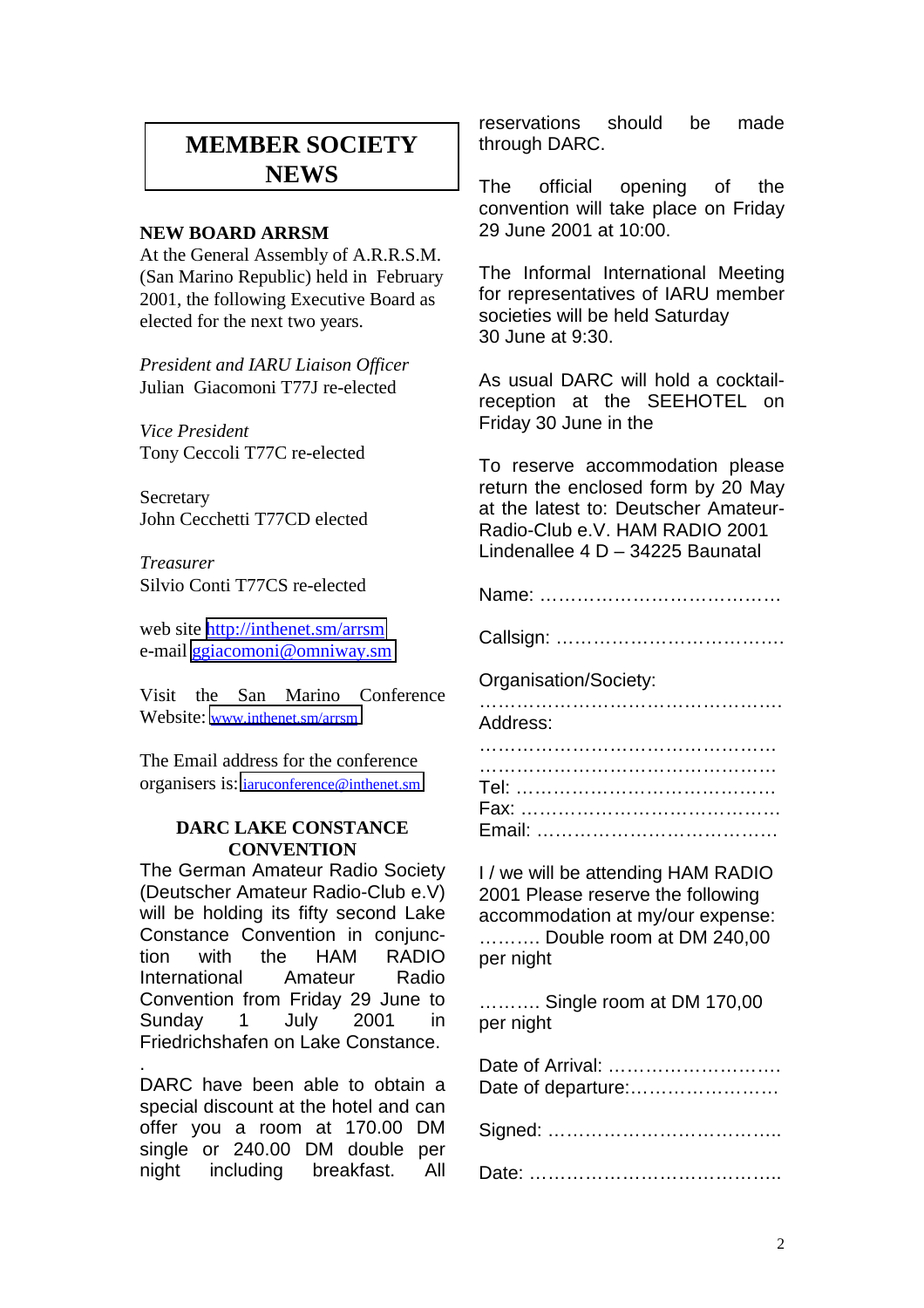#### **ARSK ELECTS NEW COMMITTEE**

At the Annual General Meeting of the ARSK { Amateur Radio Society of Kenya } the following were elected as the officials for the year 2001.

Chairman/Secretary/Treasurer: E.H.M. (Ted) Alleyne, 5Z4NU

Dep. Chairman: Rob Linck, 5Z4RL

QSL and Awards Manager: Waldo Goossen, 5Z4BJ

ARSK Net Manager: Hermann Sachse, 5Z4RT

Shack: Hemant Patel, 5Z4HP

IARU Representative: Max Raicha, 5Z4MR.

# **POWER LINE COMMUNICATION LONG FROM BEING SOLVED IARU PUTS UP A STRONG CASE**

*Gaston Bertels, ON4WF EUROCOM Chairman*

Over 100 participants gathered in the PLC forum Workshop held in the EC Baraldini room, Brussels on March 5th, 2001 and chaired by Mark Bogers, DG Enterprise.

Representatives of several national regulatory authorities assisted (Germany, France, Belgium...), as well as representatives of NATO, BBC, Deutsche Telekom and military.

The amateur radio service was represented by Hilary Claytonsmith, G4JKS, RSGB EMC consultant, Erich Lemke, DJ1BD and Gaston Bertels, ON4WF, EUROCOM chairman.

## **1. Presentations**

• Chairman Bogers opened the Workshop by drawing attention on the standardisation issue for PLC. PLC is not a radio service and there is no regulatory spectrum issue as such.

The density of PLC networks can be of considerable influence. To preserve HF users from interference, the chimney approach has been put forward, but no consensus was reached on the efficiency of proposed measures.

In the EU, EMC limits setting is delegated to standardisation bodies. If standardisation mechanisms don't work, the European Commission can deliver a special mandate to try and solve the problem.

• Ludwig Hiebinger, PLCforum's Technical and Regulatory Working Group's chairman, introduced PLC. He referred to pilot projects in different European countries, offering several Mb/s wideband communications to test groups of 10 to 250 end users.

Standards for EMC limits have been drafted but no consensus has been reached by the standardisation bodies. Hot spots are the coupling factor (injected power versus emitted electrical field) and the requested radiation limit of 50 dB  $(\mu V/m)$  at 10 meters distance.

The presentation referred to a Dortmund university study.

• Klemens Gutmann presented the Palas project, targeting a market of 27 million potential users in Europe.

A stumbling-block are different national regulations. The network termination should be defined as being the metering cabinet and not the final plug.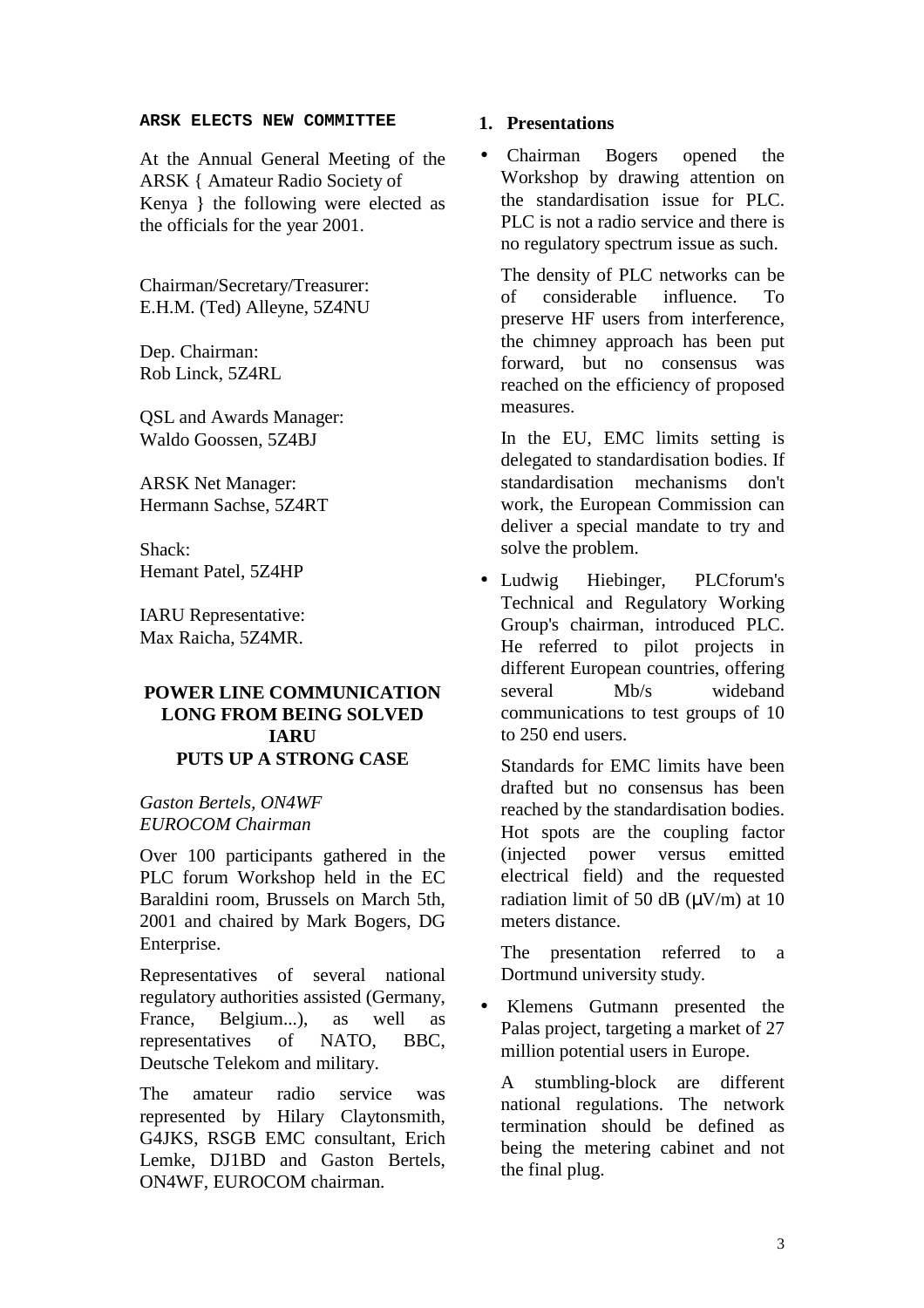- Bernard Desprez, France Telecom reported on the ERC SE35 workgroup he is chairing.
- Hilary Claytonsmith, G4JKS, RSGB EMC consultant, was introduced by chairman Bogers as spokesperson for the amateur radio community in the EU.

Hilary briefly presented the amateur radio service and stressed the threat PLC represents to amateur radio. Even with 20 dB "notches" in amateur bands, as proposed in the chimneys' approach, the remaining 30  $dB (uV/m)$  is unacceptable and would mask all but the strongest amateur signals.

RSGB measurements in UK suburban locations show day time noise levels below the ITU-R "rural" level (ITU-R PI 372/6 publication).

Proposed PLT injection levels are far in excess of the EN 55022 "B" conducted emission limits. Being a cable network, PLT should be subject to the same limits as other cable distribution networks, e.g. EN 50083- 8 limits for cable television networks.

Moreover, "Access" PLT is an intrusive system as it is present in all premises connected to a power network, whether required or not. Interference prohibiting HF radio broadcast reception could be in contravention to Article 10 of the European convention on Human Rights.

The Amateur Service cannot live with PLT if its emissions exceed existing harmonised standards. Even existing limits are too high for broadband signals using multi-carrier modulation.

• Mel Maudrell, NATO, presented the viewpoint of the organisation's HF Radio working group (1.6 - 30 MHz).

He said not all military can use satellite communications. Moreover, there is a need to have systems independent of any relay.

For very short paths and for communications to mobiles, HF is often the only solution. Military have often to cope with lossy antennas and very low signals. Even a 3 dB increase of the noise floor would cause severe problems. The actual noise floor is presently 20 dB lower than the former ITU measurements.

• Jonathan Stott, BBC recalled the unique HF property of creating usable skywaves. This is a valuable asset for national and for international broadcasting without third party gatekeepers.

He referred to Digital Radio Mondiale, a world-wide consortium of broadcasters created to develop digital broadcasting in the HF bands.

Almost all EU countries have an international HF broadcasting service. This represents a significant voice to inform the world. Moreover, it contributes to develop European unity.

PLT represents a serious threat to HF users. Power cables are not designed for broadband digital communication and interference is inevitable. Cumulative effects can lead to disturbances over large distances. Radio listeners cannot take any steps to reduce the problem.

• George Rigopoulos presented the HomePlug Powerline Alliance (HomePlug), an American not-forprofit corporation formed to provide a forum for the creation of open specifications for high speed home powerline networking products and services.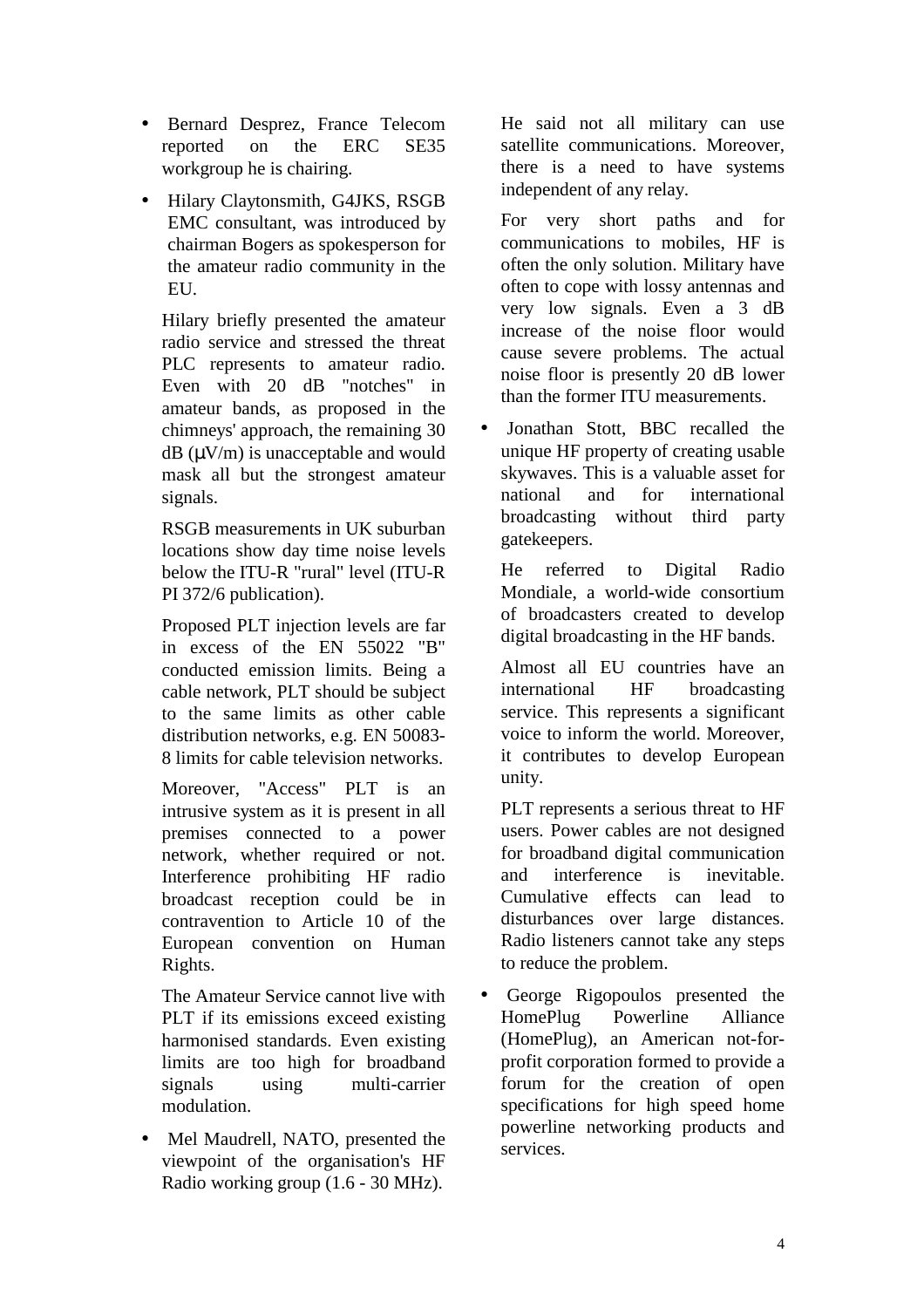The proposed system is to comply with US FCC 47CFR Part15

Field trials are underway for Access and Indoor systems. Certification is needed and exclusion zones will be provided.

This approach is quite different from the situation that would exist if a harmonised European standard were introduced for PLT.

• A representative of the ETSI PLT working group reported on the drafting of standards under the presumption of conformity with EU Directives.

Efforts tend to assure compatibility between PLT systems.

• John Ryan, secretary of SC205A, commented the work done by CENELEC. SC205A covers mains communications systems.

The existing CENELEC norm EN 50065-1 covers PLC below 148,5 kHz. The norm defines output levels, frequency bands and coexistence issues between utility systems.

For PLC above 148,5 kHz, a working group 10 has been created within SC205A. A norm has been drafted for a European specification prES59013 to assure coexistence between Access and in-house PLC systems. Voting is scheduled for 28 March 2001.

WG10 is also developing a norm for broadband PLC, similar to EN50065- 1.

Three task groups have been created :

- 1. PLT Access
- 2. Home Networks

3. In-situ measurements First meeting June 2001.

A joint working group has been set up with ETSI to develop standards for telecommunication networks, CATV, LANS and PLT. This JWG

has not yet started work. An initial meeting is scheduled for May 17th, 2001. Where ETSI is developing system standards, CENELEC is working on norms for the physical layer, up to the data link.

The JWG encounters difficulties to liaise with CISPR/G.

A synoptic table of the impressive number of bodies working on PLT issues was shown.

# **2. Panel session**

During lunch break, a position paper prepared by the RSGB EMC Committee was deposited on each seat. This paper is appended.

Mark Bogers chaired the panel session. Here is a summary of the session highlights.

- Leo Koolen, EC reported on the "unbundling of the local loop". Up till now, 91 % of the end user market is still run by the original companies. But there has been a dramatic price reduction.
- Among the various means for increasing competition at the local loop level, PLT is one of the possibilities.
- A German network company owner stressed the importance of the organisational aspects of unbundling the local loop. If the main company does not offer sufficient facilities to the local loop market, the customer quits.
- A Spanish company representative said that in Spain PLC testing is going on in 200 households, and that there are no complaints from HF users, not even from radio amateurs living in the same building. Radiation from overhead lines in rural areas is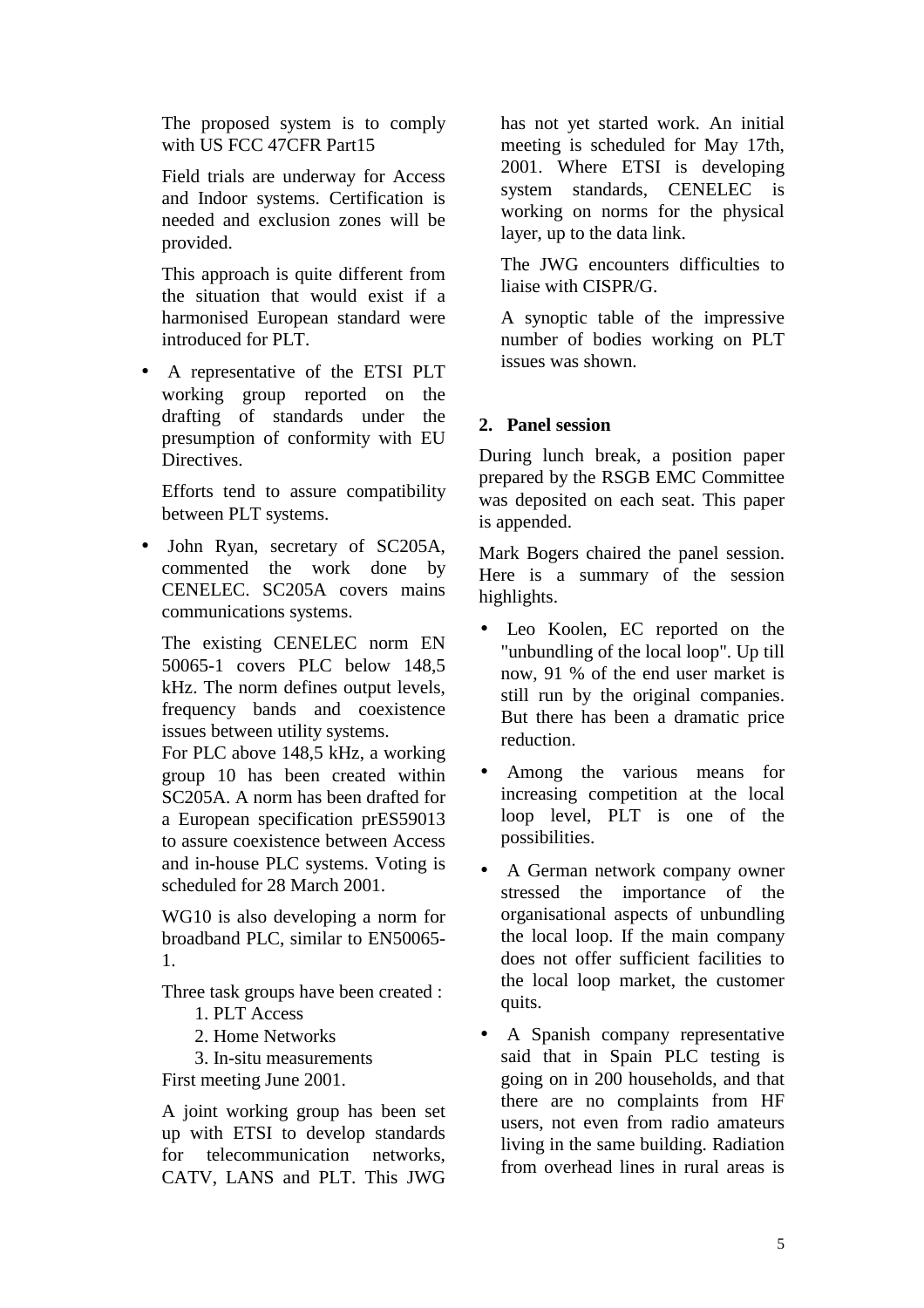reduced by limiting the power input to the needs of the fewer customers. PLT should not be forced to lower EMC limits than ADSL.

- A German independent said that there is lack of evidence for the radiation data produced by the PLT promotors, because the testing measurement methods are not clearly defined. One should decide upon a common measurement set-up. Discrepancy results from differences in viewpoint. The UK measurements were done from the reception viewpoint and the German measurements from a statistical viewpoint, NB30 being a compromise. The same rules should apply for xDSL and PLT networks.
- Equipment is covered by the EMC Directive. But there is no standard for the lines.

### **3. Conclusion of the workshop**

Chairman Bogers observed that many different workgroups are trying to fix the PLT issue. To solve the problem, the EC could decide to deliver an explicite mandate to one body, CENELEC being the best positioned.

# **4. EUROCOM**

EUROCOM was invited by DG Enterprise to present the amateur radio viewpoint to a workshop hosted by the European Commission. This is a first.

Hilary Claytonsmith, G4JKS accepted to do the presentation. Hilary did an excellent job. Her presentation of the radio amateurs' viewpoint was warmly welcomed. Her questions and her answers during the panel session attested a solid knowledge of EMC issues.

All in all, amateur radio consolidated its position as a technically valuable partner on the European Union scene.

*The position paper can be downloaded from the IARU Region 1 Web: www.iaru-r1.org*

The views expressed in IARU Region 1 News are those of the author and editor and do not necessarily reflect the views IARU Region 1 Editor: Tim Hughes G3GVV Email [THughesG3GVV@compuserve.com](mailto:THughesG3GVV@compuserve.com)

Convenor IARU Region 1 Public Relations Committee:ZS6AKV [hans@intekom.co.za](mailto:hans@intekom.co.za)

# **SPECIAL WORLD AMATEUR RADIO DAY BROADCAST** *AMATEUR RADIO MIRROR INTERNATIONAL* **Date: 18 April 2001**

1400-1455 UTC to India/Pakistan Frequency: 21725 kHz (13 metre band)

1800-1855 UTC to Southern Africa Frequency: 3215 kHz (90 metre band)

1905-1955 UTC to Central and North Africa Frequency: 17590 kHz (16 metre band)

2005-2055 UTC Western Europe Frequency: 15475 kHz (19 metre band)

0200-0255 UTC on 19 April (18 April in North America) Frequency: 9585kHz (31 metre band)

QSL ADDRESS: P O Box 90438, Garsfontein 0042 South Africa. Please include 2 IRC's for return postage **Email: [armi@intekom.co.za](mailto:armi@intekom.co.za)**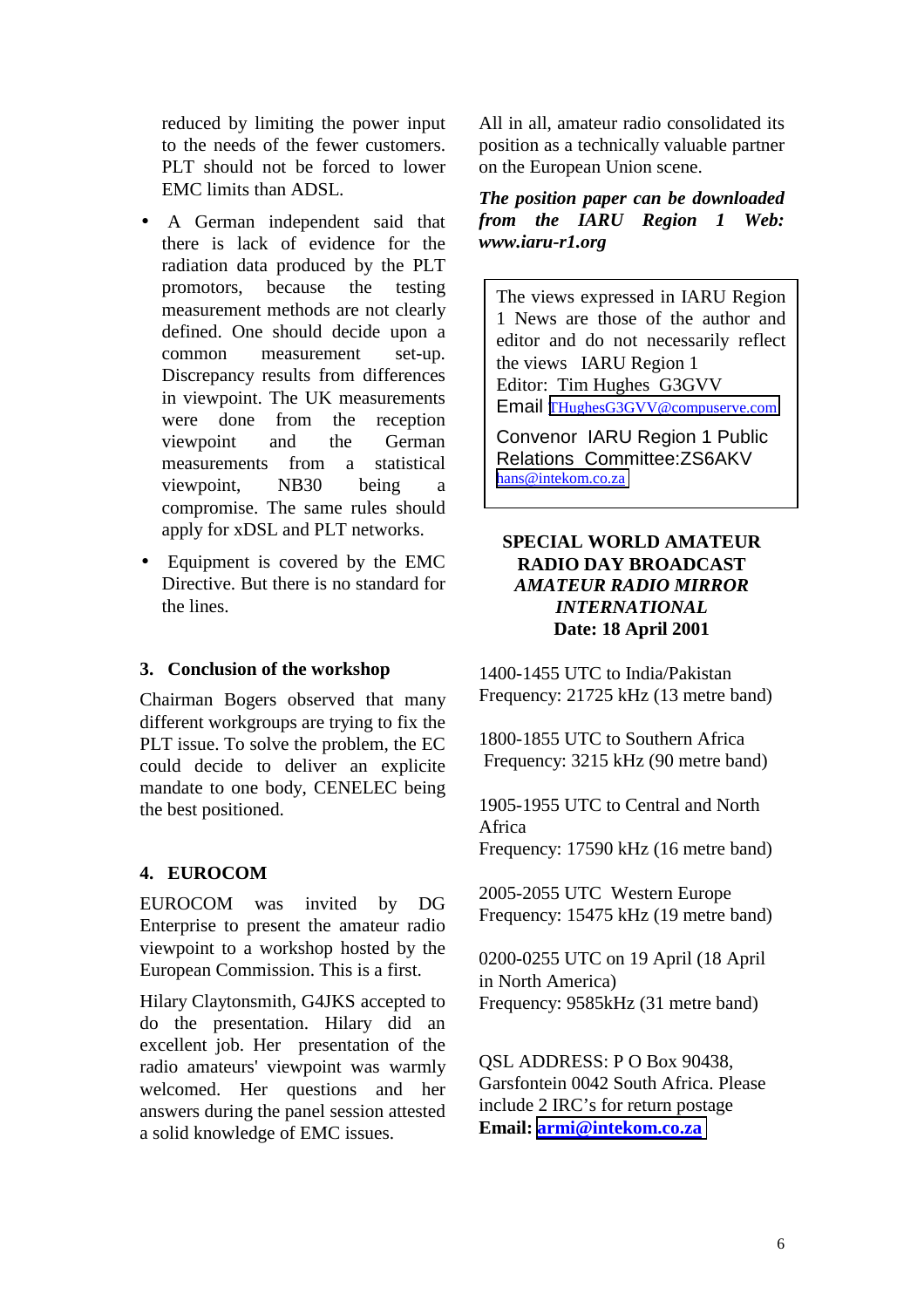# I A R U DIRECTORY **(15 March 2001)**

## REGION 1 EXECUTIVE

**COMMITTEE** 

### **Chairman:**

Louis van de Nadort, PA0LOU Tel.and Fax: +31 76 597 2375 Laarpark 34 4881-ED Zundert, the **Netherlands** Internet: [LvandeNadort@compuserve.com](mailto:LvandeNadort@compuserve.com) CompuServe: 100423,3053

### **Vice Chairman:**

Mustafa (Tafa) Diop, 6W1KI Tel: +221 822 1643; +221 822 1843 Fax:+221 822 9726 33 rue Paul Hulle, (B.P.2276) Dakar, Senegal Internet: tdiop@ucad.refer.sn

### **Secretary:**

R.J. (Tim) Hughes, G3GVV 10 Farm Lane Tonbridge, Kent TN10 3DG England Fax: +44 1732 36 8019 CompuServe: 106701,1423 Internet: Thughesg3gvv@compuserve.com

### **Treasurer:**

Elisee Bismuth, F6DRV Tel: +33 235 222075 + 227162 Fax: +33 235 216481 21 Avenue du general Archinard F 76600 Le Havre, France Internet: [F6DRV.bismuth@wanadoo.fr](mailto:F6DRV.bismuth@wanadoo.fr)

### **Members:**

A. Razak A. Al-Shahwarzi, A41JT Tel: (W) +968 621708 Tel: (H) +968 537777 Fax: (W) +968 621882 Fax: (H)968 53999 P.O.Box 933, Seeb, Code 121 Sultanate of Oman Internet: [shawarzi@omantel.net.om](mailto:shawarzi@omantel.net.om)

Karl Erhard Voegele, DK9HU Tel: +49 6136 89030 Fax: +49 6136 81252 Pfarrer Falk Strasse 17A D 55270 Klein-Winternheim, **Germany** Internet: [KEVOEGELE@t-online.de](mailto:KEVOEGELE@t-online.de)

Ole Garpestad, LA2RR Tel: (H) +47 64 951826 (Mobile) +47 90 820972 Fax: (W) +47 22 638936 Fax: (H)+47 64 951556 Brages Vei 14 No - 1540 Vestby **Norway** Internet: [olgarpes@c2i.net](mailto:olgarpes@c2i.net)

Wojciech Nietyksza, SP5FM Tel. and Fax: +48 22 7580161 Mazurska 11 05-806 Komorow, Poland Internet: [nietyksz@pol.pl](mailto:nietyksz@pol.pl)

Hans van de Groenendaal, ZS6AKV Tel.: +27 12 991-4662 Fax: +27 12 991-5651 Mobile Fone: +27 82 553 4539 P.O.Box 09438 Garsfontein 0042, South Africa Internet: [hans@intekom.co.za](mailto:hans@intekom.co.za)

# **IARU, Region 1 Office**

Audrey Jefcoate, Office Manager Tel: +44 1823 672146 Fax: +44 1823 673161 Fossend, Burlescombe, Devon EX16 7 JH, England E-mail: Compuserve 106531,3107 Internet: [IARUR1OFFICE@compuserve.com](mailto:IARUR1OFFICE@compuserve.com)

List of IARU Region 1 Member Societies can be found on the IARU Region 1 Web pages.

Check [www.iaru-r1.org](http://www.iaru-r1.org/)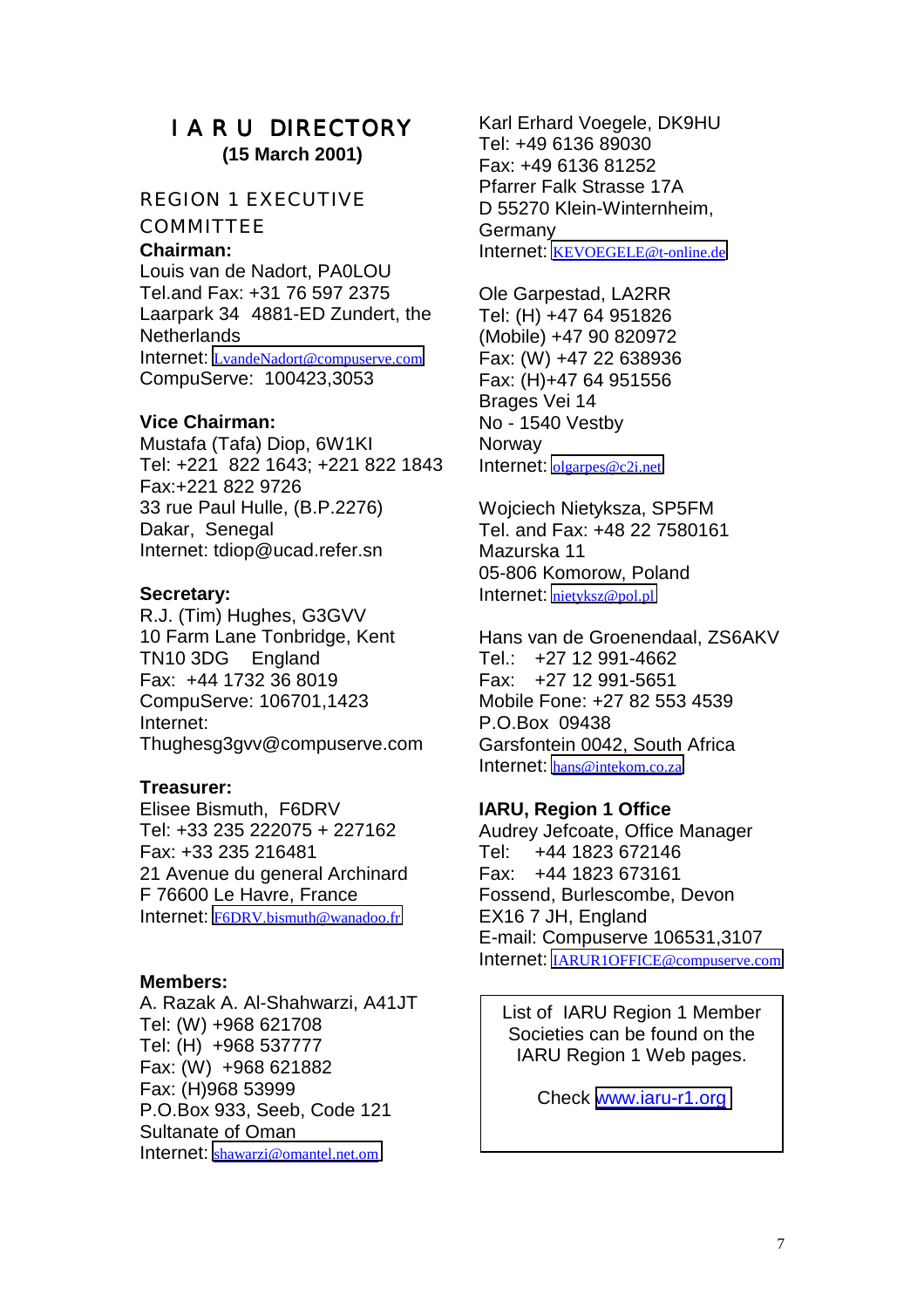# **CHAIRMAN/CO-ORDINATORS OF COMMITTEES/WORKING GROUPS**

## **Chairman C4, HF Committee**

Carine Ramon, ON7LX Tel: +32 51 686225 and 688127 Bruggesteenweg 77 B - 8755 Ruiselede, Belgium Internet: [ON7TK-ON7LX@village.uunet.be](mailto:ON7TK-ON7LX@village.uunet.be)

# **Chairman C5,**

# **VHF/UHF/Microwaves Committee**

Arie Dogterom, PA0EZ Tel.and Fax: +31 35 6241408 Eikenlaan 11, 1213 SG Hilversum, the Netherlands Internet: [pa0ez@amsat.org](mailto:pa0ez@amsat.org)

# **Chairman ERC, External Relations Committee**

Wojciech Nietyksza, SP5FM Tel.and Fax: +48 22 7580161 Mazurska 11 05-806 Komorow, Poland Internet: nietyksz@pol.pl

# **Chairman HF-Contests Sub-Group**

Paul O'Kane, EI5DI Tel: +353 1295 3668 36 Coolkill Dublin 18, Ireland Internet: paul@ei5di.com

# **Chairman ARDF**

Rainer Floesser, DL5NBZ Tel.: +49 911 311995 Fax: +49 911 325418 Flensburger Str. 6 90427 Nuernberg, BRD Internet: [dl5nbz@darc.de](mailto:dl5nbz@darc.de) CompuServe: 100712,544 (preferred)

# **Chairman Radio Regulatory WG**

John Bazley, G3HCT Tel.and Fax: +44 1564 795231 Brooklands, Ullenhall Near Henley in Arden

Warks. B95 5NW, England CompuServe: 101552,262 Internet: [101552.262@compuserve.com](mailto:101552.262@compuserve.com)

# **Chairman EMC WG**

Christian M. Verholt, OZ8CY Tel: +45 38 806100 Fax: (W) +45 39 966102 Laerkebakken 6 DK2400 Copenhagen NV, Denmark Internet: [cmv@ds.dk](mailto:cmv@ds.dk)

# **Chairman STARS WG**

Hans Welens, ON6WQ Tel.(H): +32 3 290 5857 Fax.(W): +32 3 489 3885 Mechelsesteenweg 45 2500 LIER, Belgie Internet: [on6wq@freegates.be](mailto:on6wq@freegates.be)

# **Chairman AFRI-COM Sub-regional WG**

Vacant.

## **Chairman EURO-COM Subregional WG**

Gaston Bertels, ON4WF Tel.and Fax: +32 2 7716774 Avenue Paul Hymans 117 box 29 B-1200 BRUSSELS, Belgium Internet: [gaston.bertels@chello.be](mailto:gaston.bertels@chello.be)

# **Co-ordinator HST-Contests**

Laszlo Weisz, HA3NU Internet: [jozsi@kvantum.tolna.net](mailto:jozsi@kvantum.tolna.net) P.O.Box 169, 7100 SZEKSZARD, Hungary

# **IARU-MS Co-ordinator**

Ron Roden, G4GKO Tel./FAX: +44 1273 842491 27 Wilmington Close Hassocks, West Sussex, BN6 8QB, **England** Internet: ronroden@cwcom.net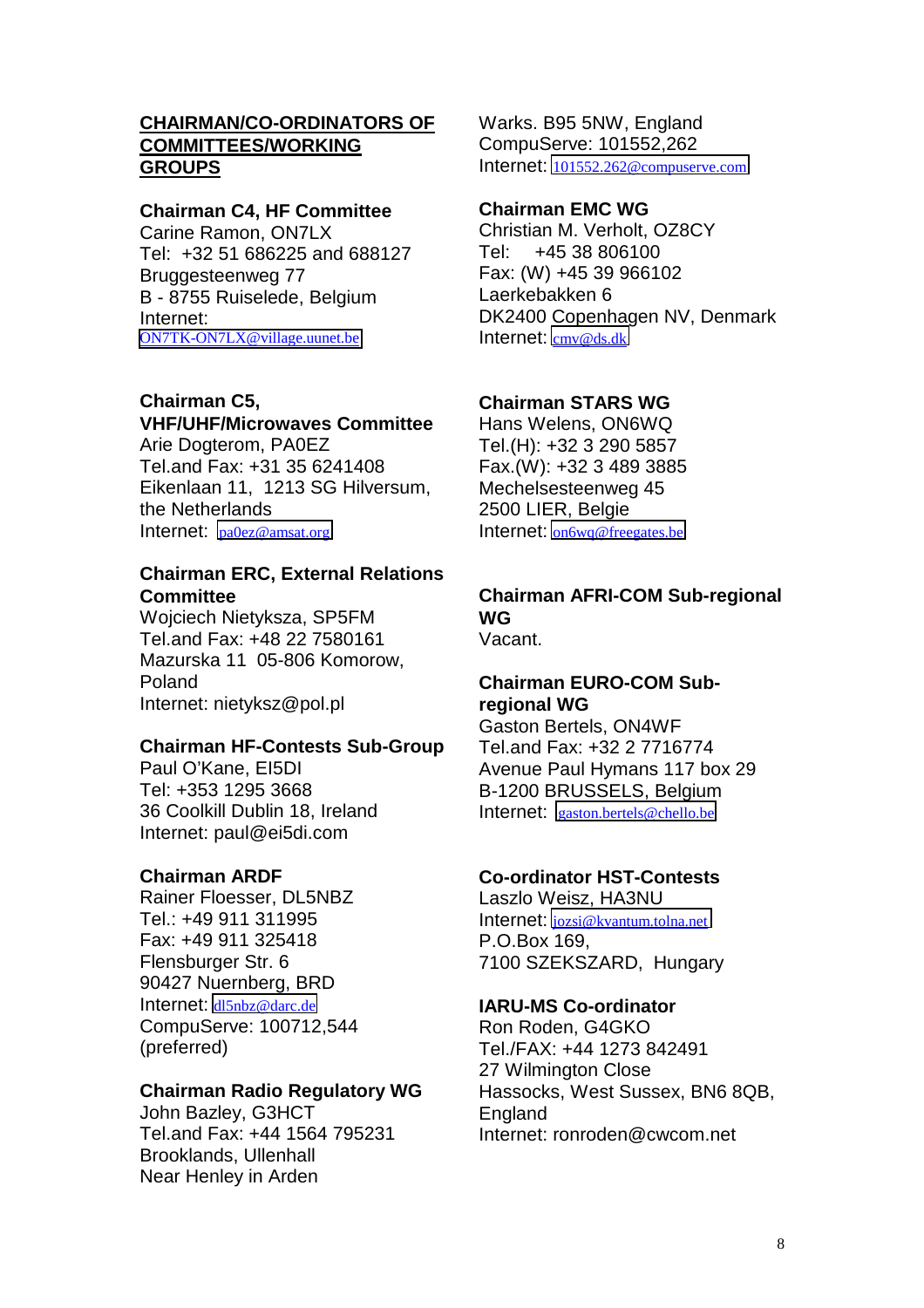# **IBP Co-ordinator**

Prof. Martin Harrison, G3USF 1 Church Fields NEWCASTLE, Staffs., ST5 5AT, England Internet: [m.harrison@pol.keele.ac.uk](mailto:m.harrison@pol.keele.ac.uk)

# **IPHA Co-ordinator**

Agnes Tobbe-Klaasse Bos, PA3ADR/VK2GWI Tel: +61 2 4981 9246 Internet: [tobbe@bigpond.com](mailto:tobbe@bigpond.com) 3 Eucalytus Drive, One Mile Beach, 2316 NSW, Australia

# **Chairman Ad Hoc Financial Advisory Committee (FAG)**

Don Beattie, G3BJ Tel/Fax: (weekdays)+44 1276 452469 Tel: (weekends) +44 1296 748 354 Fax: (weekends) +44 1296 748 486 Tel: (W) 44 1276 477 Fax: (W)1276 477652 Stone, Aylesbury Mayerin, Churchway Bucks HP17 8RG538England Internet: [g3ozf@btinternet.com](mailto:g3ozf@btinternet.com)

# **Chairman Ad Hoc WG on Constitutional and Administrative Matters(CAM)**

Arne Juul Arnskov, OY1A Tel.: +298 31 1740 Lauritsargota 11A FO-100 Torshavn, Faroe Islands Internet: saja@post.olivant.fo

# AMATEUR RADIO MIRROR

INTERNATIONAL *Produced and presented weekly by the South African Radio*

*League* **Sundays 08:00 UTC 9750 and 21560 kHz**

# **Mondays 18:00 3215 kHz**

# **IARU International Secretariat**

Attention: David Sumner, K1ZZ Tel: (W) +1 860 594-0205 Tel:(H) +1 860 742-0858 IARU International Secretariat Tel: +1 860 594-0200 Fax:+1 860 594-0259 P.O.Box 310905 NEWINGTON, CT 06131-0905 USA Internet: [dsumner@arrl.org](mailto:dsumner@arrl.org)

# **IARU ADMINISTRATIVE COUNCIL (A.C.)**

**President:** Larry E. Price, W4RA Tel: +1 912 681-3034 Fax: +1 912 681-7023 P.O.Box 2067 Statesboro, GA 30459-2067 USA Internet: lprice@iaru.org

# **Vice President:**

David A.Wardlaw, VK3ADW Tel.: +61 3 9857 8346 Fax.: +61 3 9882 2370 21 Tormey St. North Balwyn, Vic. 3104, Australia Internet: [100355.3124@compuserve.com](mailto:100355.3124@compuserve.com)

# **Secretary:**

David Sumner, K1ZZ Tel: (H) +1 860 742-0858 IARU International Secretariat (W) +1 860 594 0205 (direct)or 0200 Fax: +1 860 594-0259 P.O.Box 310905 Newington, CT 06131-0905, USA Internet: [dsumner@arrl.org](mailto:dsumner@arrl.org)

# **President Emeritus:**

Richard L. Baldwin, W1RU Tel.: +1 (207) 529 5781 Internet: [w1ru@lincoln.midcoast.com](mailto:w1ru@lincoln.midcoast.com)

### **Regional representatives:** *Region 1*

L. van de Nadort, PAoLOUand R.J.(Tim) Hughes, G3GVV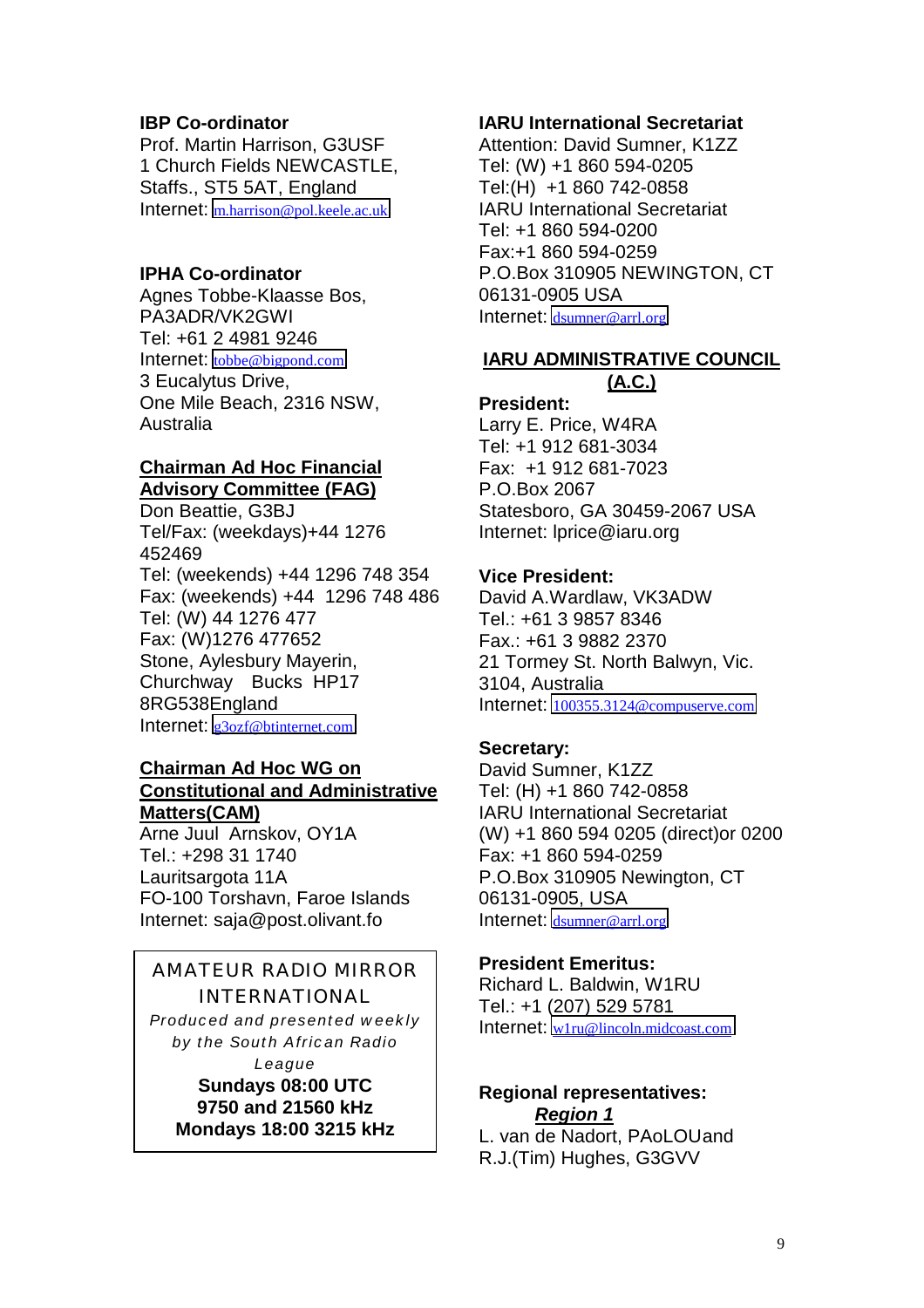(*for addresses, phone numbers etc. see list Region 1 Executive Committee)*

### *Region 2*

Thomas B.J. Atkins, VE3CDM Tel: +1 416 494-8721 Fax: +1 416 493-8843 55 Havenbrook Blvd. Toronto, ON M2J 1A7 Canada Internet: [Ve3cdm@pathcom.com](mailto:Ve3cdm@pathcom.com)

Alternate Member: Reinaldo Szama, LU2AH Tel.: +54 1 776-2503 Fax.: +54 1 613-3004 Tel: (H)+54 1 477-1313 Gorostiaga 2320 -P.15-1426 Buenos Aires, Argentina Internet: [lu2ah@evnet.satlink.net](mailto:lu2ah@evnet.satlink.net)

## *Region 3*

Fred Johnson, ZL2AMJ Tel: +64 4 528-8313 Fax: +64 4 528-2173 15 Field Street Upper Hutt, New Zealand Internet: [fredj@clear.net.nz](mailto:fredj@clear.net.nz)

(Region 3 rotates its members on the Administrative council amongst the Directors, except for the Chairman of Directors who is a permanent AC member)

# **REGION 2 EXECUTIVE COMMITTEE**

**President:** Thomas B.J. Atkins, VE3CDM Internet: [Ve3cdm@pathcom.com](mailto:Ve3cdm@pathcom.com) 55 Havenbrook Blvd. Toronto, ON M2J 1A7, Canada

### **Vice President and acting interim Secretary:** Reinaldo Leandro, YV5AMH

Internet: [rleandro@cantv.net](mailto:rleandro@cantv.net) P.O.Box 2285, Caracas 1010A Venezuela

**Treasurer:** Noel E. Donawa, 9Y4NED Internet: [9y4ned@tstt.net.tt](mailto:9y4ned@tstt.net.tt) 98 Sapphire Drive, Diamond Vale, **Trinidad** 

**Directors:** Dario Jurado A., HP1DJ Internet: [hp1dj@ns.sinfo.net](mailto:hp1dj@ns.sinfo.net) P.O.Box 55-0812, Paitilla, Panama, Republic of Panama

Guillermo Nunez, XE1NJ Internet: [xe1nj@supernet.com.mx](mailto:xe1nj@supernet.com.mx) P.O.Box 21-386, Mexico City, D.F. Mexico

Rodney Stafford, W6ROD Internet: [w6rod@arrl.org](mailto:w6rod@arrl.org) 5155 Shadow Estates, San Jose, CA 95135, USA

Jorge Luiz Vescia Lunkes, PT2HF Internet: [jlunkes@zaz.com.br](mailto:jlunkes@zaz.com.br) P.O.Box 33 70359-970 Brasilia, Brazil

# **REGION 3 BOARD OF DIRECTORS**

#### **Director/Chairman:**

Fred Johnson, ZL2AMJ Tel.: +64 4 528-8313 Fax: +64 4 528-2173 15 Field Street Upper Hutt, New Zealand Internet: [fredj@clear.net.nz](mailto:fredj@clear.net.nz)

#### **Directors:**

Young-Soon Park, HL1IFM Tel.: +82 2 741-6335 Fax: +82 2 741-5337 8 Samsun-Dung 3-ka Sungbuk-ku, Seoul, Korea Internet: [parkys@uriel.net](mailto:parkys@uriel.net) Yoshiji Sekido, JJ1OEY,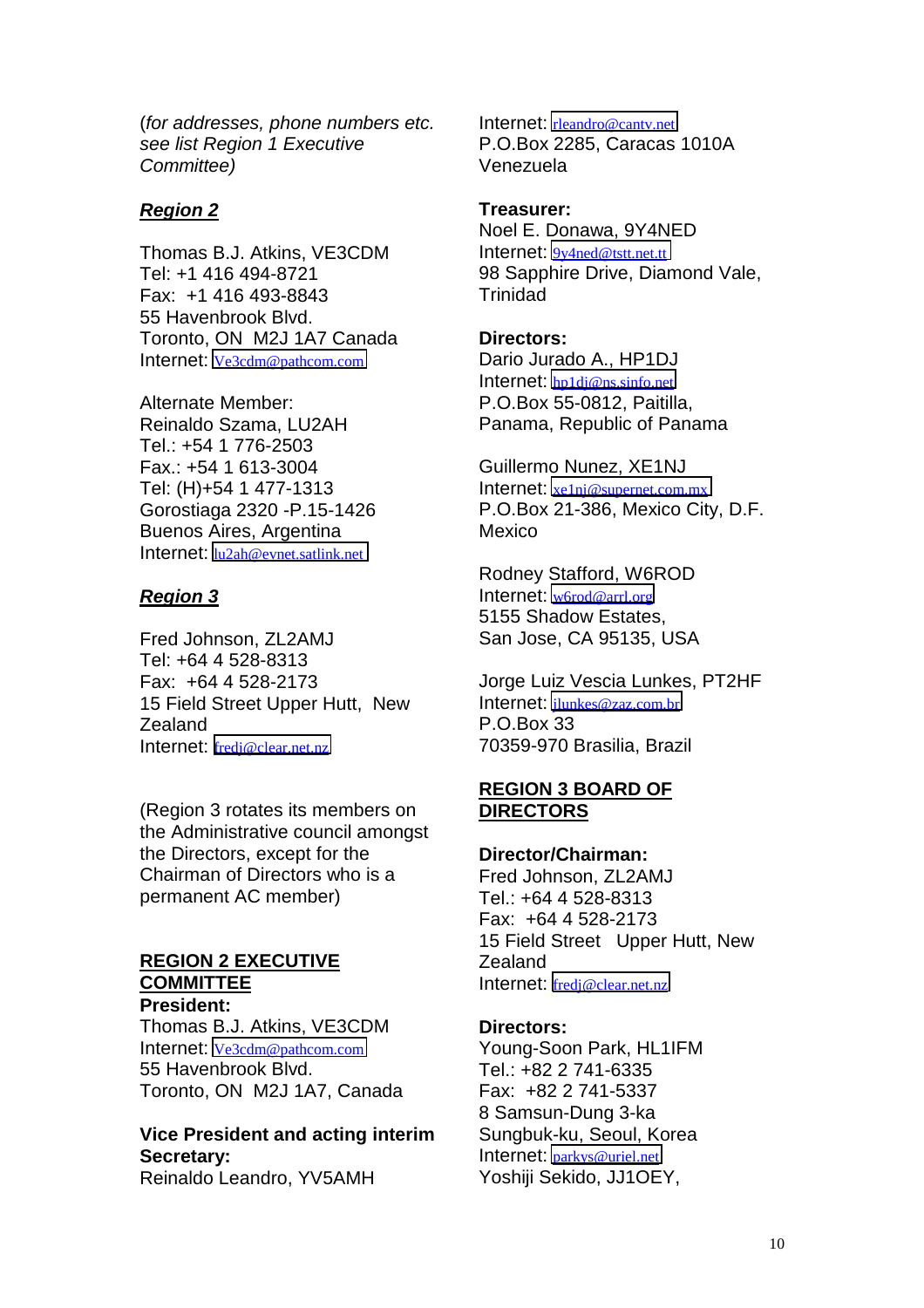Tel.+Fax: +44 20 7600 0041 1 Love Lane London EC2V 7 JN , **England** Internet: [sekido@japan-telecom.co.uk](mailto:sekido@japan-telecom.co.uk)

Peter J. Naish, VK2BPN Tel.+61 2 9871 2971 Fax: + 61 2 9873 6973 25 Arkena Avenue Epping. NSW 2121, AustraliaInternet: [petern@nlc.net.au](mailto:petern@nlc.net.au)

K.C. Selvadurai, 9V1UV Tel. +65 253 2026 Fax: +65 253 9017 13 Kheam Hock Road Singapore 298787 Internet: [9v1uv@sarts.org.sg](mailto:9v1uv@sarts.org.sg) Or Singapore [selva@singnet.com.sg](mailto:selva@singnet.com.sg)

### **Secretary:**

Keigo Komuro, JA1KAB Tel.: +81 3 3944-3322 Fax: +81 3 3943-8282 P.O.Box 73, Toshima TOKYO 170-91, Japan Internet: [iaru-r3@jarl.or.jp](mailto:iaru-r3@jarl.or.jp)

### **INTERNATIONAL CO-ORDINATORS AND ADVISERS**

# *IARU Monitoring System*

*International Co-ordinator:* R.E. Knowles, ZL1BAD Tel. and Fax: + 64 9 2328 775 412 Main Road, Onewhero RD2 Tuakau 1892, New Zealand Internet: zl1bad@xtra.co.nz

# *IARU Beacon Project International Co-ordinator:*

Robert S. Fabry, N6EK Tel: +1 510 527-7655 1175 Colusa Ave Berkeley, CA 94707-2727, USA Internet: [fabry@verio.com](mailto:fabry@verio.com)

## *IARU EMC Adviser:*

Christian M. Verholt, OZ8CY Tel.: (H) +45 32 520152 (W)+45 39 966101 Fax: +45 39 966102 Graekenlandsvej 140, 1 DK-2300 Kobenhaven S. **Denmark** Internet: [cmv@ds.dk](mailto:cmv@ds.dk)

## *IARU Satellite Adviser:*

Hans van de Groenendaal, ZS6AKV Tel: +27 12 991-4662 Fax: +27 12 991-5651 P.O.Box 90438 Garsfontein 0042, South Africa Internet: hans@intekom.co.za

## **WORLD LIGHTHOUSE AWARD SET OF RULES**

## **INTRODUCTION**

The "World Lighthouse Award", WLH, is an award created and inspired by two open sea navigational enthusiasts and amateur radio operators from Brittany, F5SKJ and F5OGG. They appreciate and recognize the importance of offshore lighthouses. The WLH Award was developed to promote radio expeditions that operate from lighthouses. They wanted to pay tribute to those isolated lighthouse keepers who sacrificed their lives while being buffeted by storms and difficult seas. Since the advent of radio, the improvements in navigation and digital electronics, man's presence as lighthouse keepers on those isolated islets has become less important. This should not diminish the significance of their contributions or the importance of this award.

### **ARTICLE 1.**

The WLH (World Lighthouse Award) has been developed by F5OGG. F5SKJ, F6DGT, F-17511 and W9DC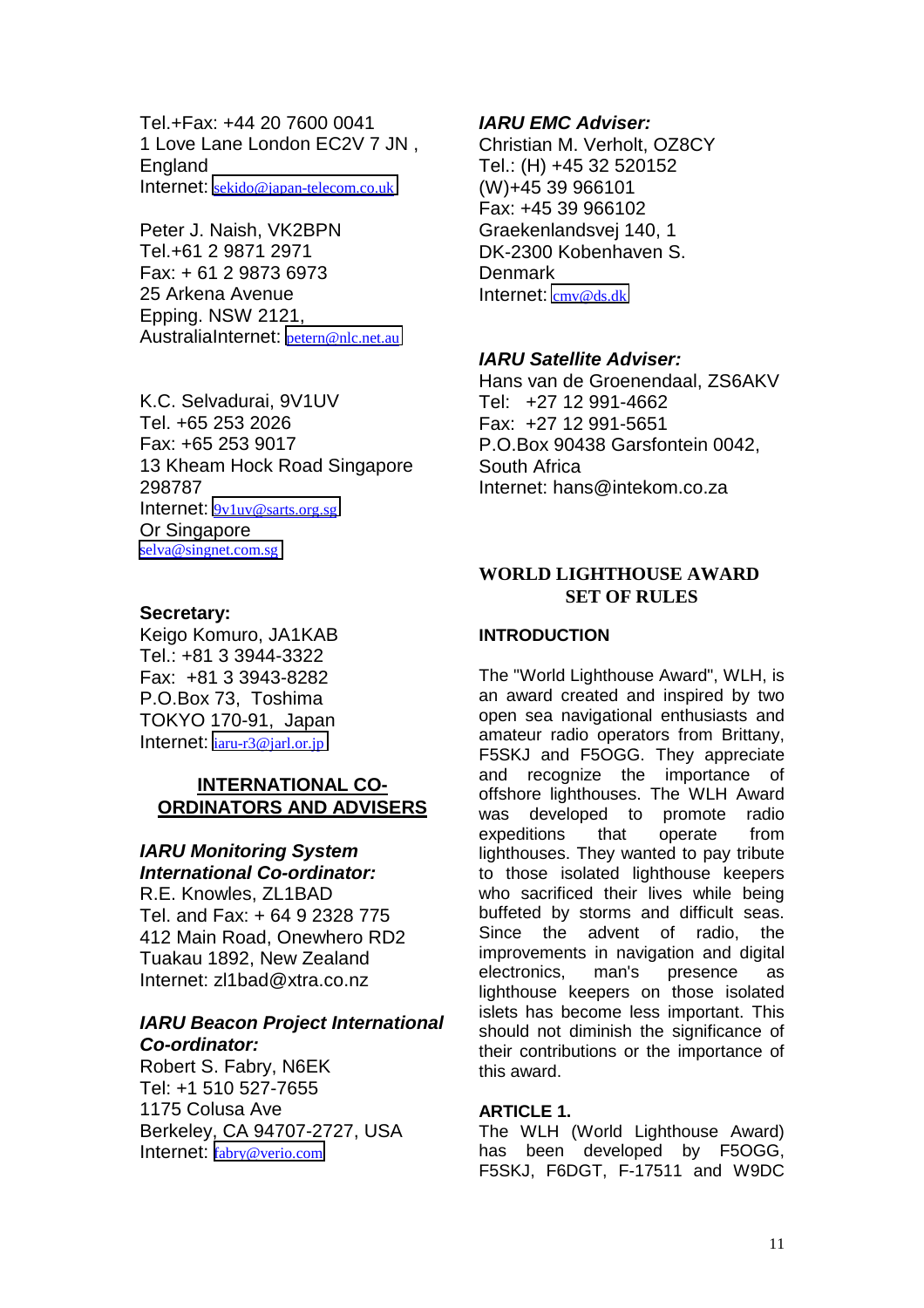and provides a worldwide award for confirming contacts by Amateur Radio with approved lighthouses effective from July 1, 1997.

# **ARTICLE 2.**

Valid Lighthouses for this award are considered high sea Lighthouses corresponding to the theme and criteria of the WLH. They include lighthouses located on islands, islets or rocks surrounded by fresh or salt water.

The island on which the lighthouse is located must not have a local administration or city and must not have a significant resident population and is isolated from the benefits of the mainland.

The light beam generated by the lighthouse will have a luminous reach:

> 10 Nautical Miles for a white light and > 8 Nautical Miles for a color light.

For a luminous reach less than above, the height of the lighthouse will have to  $be > 15$  meters.

One or more lighthouses on a single island will be assigned only one reference number (annex 1 of the WLH directory).

*The book "Fires and Signals Lighthouses" as well as French marine maps published by SHOM serves as the official reference for determination of lighthouses valid for the WLH award.*

# **ARTICLE 3.**

Coastal lighthouses built on the mainland are not valid. Also excluded are those lighthouses built on regularly inhabited islands as well as cardinal sea markers, channel beacons, signal stations, lightship and lighthouse breakwater or bridge lights.

# **ARTICLE 4.**

A valid lighthouse will be assigned a reference number. It will be designated LH followed by an ordinal number such as LH 0001 for the lighthouse on Louet Island (France), LH 0002, LH 0003, LH xxxx.

### EXPEDITIONS

# **ARTICLE 5.**

Organizers of expeditions must obtain all required licenses and approvals from the owners and other legal authorities to visit and operate a radio station from the lighthouse or its adjacent properties.

For an expedition to receive approval as valid for a LH reference, the following action is required:

- Complete the "File of Validation for Lighthouse Expeditions" which may be obtained from a WLH Checkpoint, Contact point or Management Committee (see hereafter). It must include at least one photograph showing the lighthouse and operators with the radio station equipment or antennas.

The file of validation and the photograph must be sent to the WLH Management Committee or to an approved WLH checkpoint or Contact point (article 24 and annex 2 of the WLH directory).

It is desirable that the LH reference number of the Lighthouse be placed on the QSL to facilitate the attribution for the WLH diploma and, when appropriate the name of the island for the IOTA award.

# **ARTICLE 6.**

A new LH reference number may be obtained from the Management Committee or the WLH checkpoint (article 24 and annex 2 of the WLH directory).

### **ARTICLE 7.**

WLH lighthouse expedition activators may apply for the "Medal of the WLH Expedition":

- Bronze medal is for 5 expeditions to at least 3 different LH lighthouses.
- Silver medal is for 10 expeditions to at least 6 different LH lighthouses.
- Gold medal is for 15 expeditions to at least 9 different LH lighthouses.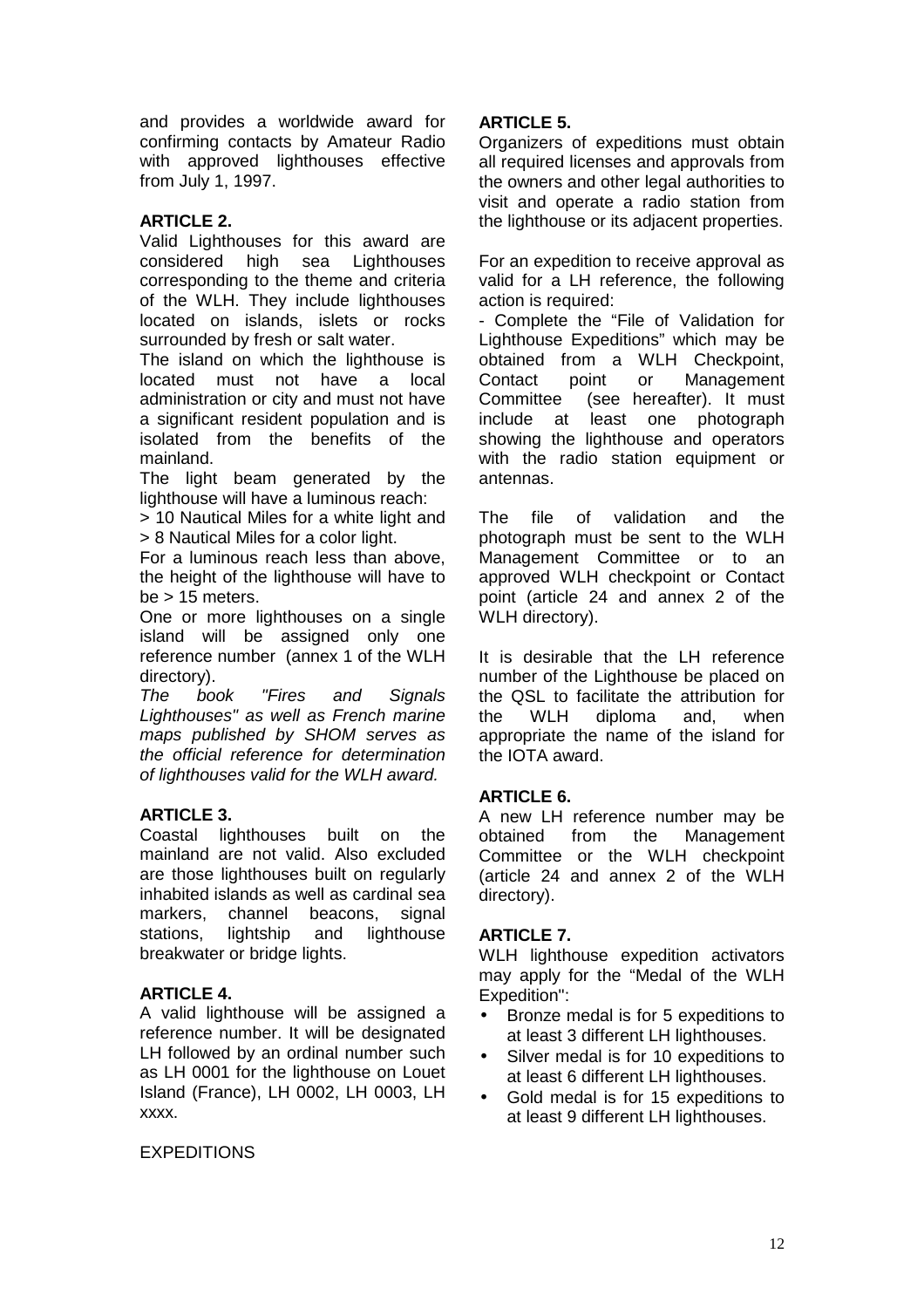## **ARTICLE 8.**

Members (Licensed radio operators and SWLs) participating in a LH expedition will receive a Card of Validation giving them one credit for the WLH Diploma as well as the Expedition Medals.

## **ARTICLE 9.**

The expedition must answer all QSLs received either directly or via the bureaus.

### **ARTICLE 10.**

#The Management Committee reserves the right to disqualify any expedition that does not comply with these rules or the rules of Amateur Radio.

## **ARTICLE 11.**

A list of LH reference numbers is available from the Management Committee, WLH checkpoint or official Contact point (annex 2 of the WLH directory).

### **ARTICLE 12.**

The WLH Management Committee or another organization, with the agreement of the WLH Management Committee, may propose, sponsor, organize and manage a worldwide contest.

### **ARTICLE 13.**

The creators, the Management committee, WLH Checkpoints and Contact Point are not responsible for any accident or other incident that might happen during or associated with expeditions to lighthouses. The activities of expeditions remain the entire responsibility of the participants.

# **THE AWARD**

## **ARTICLE 14.**

The different WLH Diplomas are as follow (annex 3 of the WLH directory): H.F bands including WARC bands.

- WLH 50 LH of the world in CW mode.
- WLH 50 LH of the world in SSB mode.
- WLH 50 LH of the world in mixed mode (CW and SSB).
- WLH Africa in mixed mode.
- WLH North America in mixed mode.
- WLH Central America and West Indies in mixed mode.
- WLH South America in mixed mode.
- WLH Antarctica and Arctic in mixed mode.
- WLH Asia in mixed mode.
- WLH Europe in mixed mode.
- WLH Oceania in mixed mode.

*Details regarding application for the WLH Continental awards will be announced at a later date.*

6 metres, VHF and UHF bands

- WLH 15 LH of the world in mixed mode (CW and SSB).

Endorsements for the WLH Diploma are awarded for:

- 10 new LH for world HF diplomas.

> - 5 new LH for 6 meters/VHF/UHF diploma.

Endorsements will have to be requested exclusively between 01 January and 31 March of each year.

### **14-1.**

Contacts with maritime mobile stations near lighthouses, whether or not they operate with a /MM callsign, will not be accepted.

QSOs utilizing relay station, satellite and packet radio are not valid.

### **ARTICLE 15.**

All contacts made by the applicant must have been made from the same geographical region (DX country). Whenever an applicant uses more than one callsign, he must be able to verify that those calls were licensed to him at the time of the contacts.

### **ARTICLE 16.**